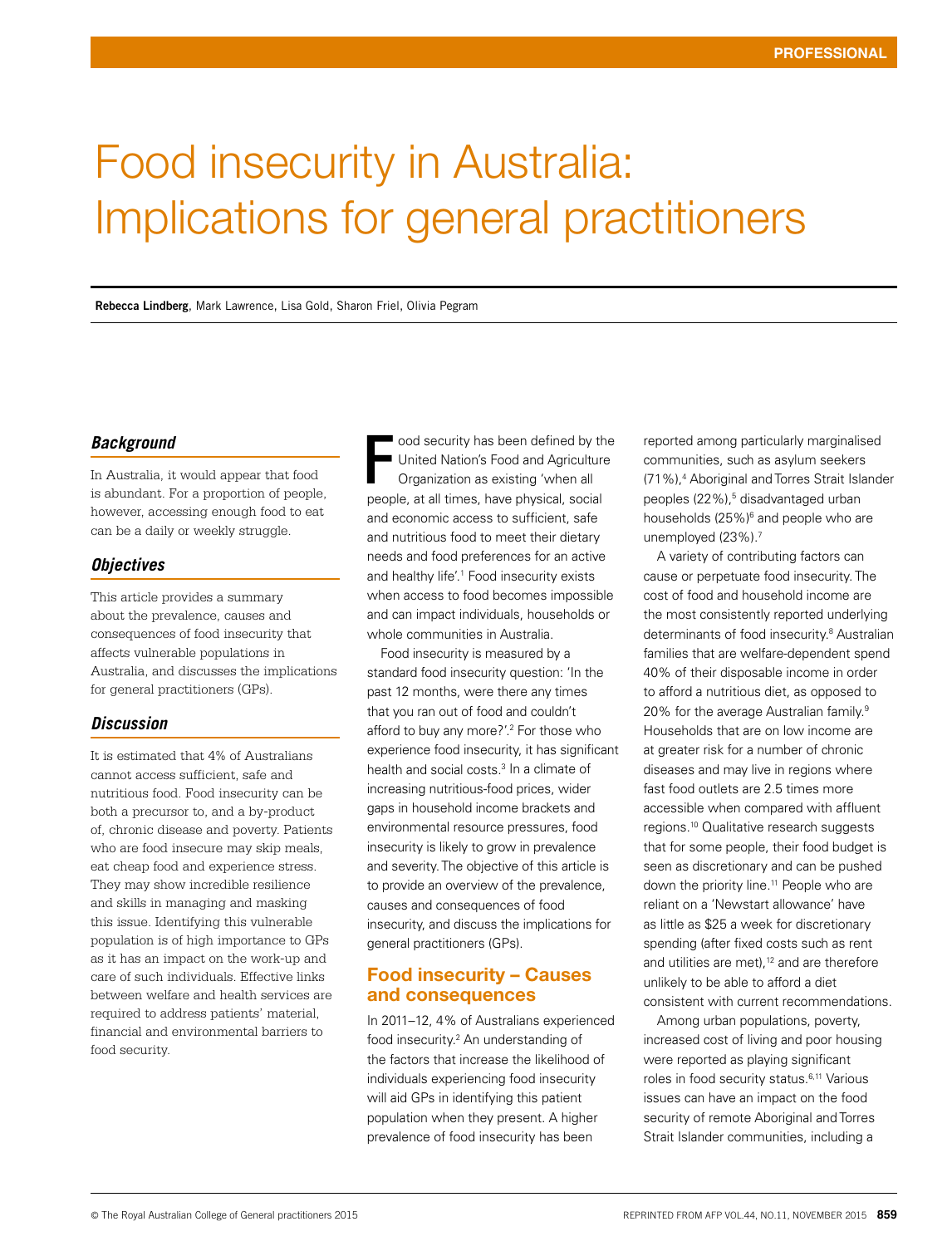food supply that is irregular, culturally inappropriate or non-nutritious.13 People living in caravans, crisis accommodation or experiencing homelessness have a compromised ability to store and prepare food.14 Low educational attainment and/or poor food literacy can also compromise an individual's or a household's food security.<sup>15</sup> Whole communities can be at risk of food and water insecurity in the wake of natural disasters such as bushfires.16

Several studies have highlighted the thrift, skills and nutrition-conscious behaviours displayed in households that are disadvantaged,<sup>17,18</sup> and the capacity of people to develop resilience and use creative, coping mechansims.19 A number of food and social programs are emerging to tackle the causes of food insecuirty, including community gardens, school meal programs, advocacy coalitions and state-wide food policies.<sup>20-23</sup> Despite this, food insecurity remains an important and often under-reported issue.

In Australia, Ramsey and colleagues found food insecurity was associated with lower household income, increased use of healthcare, poorer general health and depression ( $n = 505$  urban households).<sup>6</sup> A community report qualitatively examined how mothers who were on low income managed food costs, and found that they were anxious, needed to use food relief services and were concerned about their children's welfare.11 A study of 185 households that are food insecure reported that children in the households had increased frequency of school truancy and behavioural problems.24

A South Australian study found those experiencing food insecurity tend to consume less fruit and vegetables,<sup>25</sup> although this is not a consistent finding.<sup>6</sup> Burns concluded that overweight and obesity rates were 20–40% higher among women who were food insecure.7 Food insecurity research highlights why groups that are vulnerable and on low incomes are more likely to display health risk factors such as poor nutrition.

Research conducted in other highincome countries provides further insight on the consequences of food insecurity. Negative health outcomes for children living in food-insecure households include higher risks of particular birth defects.<sup>26</sup> increased hospitalisation<sup>27</sup> and iron deficiency anaemia.28 Among adults who experience food insecurity, the consequences include increased risk of developing kidney disease,<sup>29</sup> nutrient inadequacies,<sup>30</sup> mental health issues.<sup>31</sup> and higher levels of risk factors for cardiovascular diseases<sup>32</sup> and diabetes.<sup>33</sup> Geriatric people who experience food insecurity have been found to have lower self-reported wellbeing<sup>34</sup> and insufficient nutrient intakes.35 Food insecurity, obesity and chronic disease coexist, although the complex association between them requires further research.<sup>36</sup>

#### Implications for GPs

GPs are exposed to the issue of food insecurity in two main ways. First, GPs treat the consequences of food insecurity, which include physical, social and emotional ramifications, and increased risks for chronic disease. Second, GPs have the opportunity to identify food insecurity and work collaboratively with peers, allied health and the welfare sector to decrease its impact and monitor patient progress.

# Food insecurity identification, treatment and referral

Patients who are experiencing financial or personal crisis, or are from a community that has been found to have an increased prevalence of food insecurity, should be identified as having a high risk for food insecurity. At the same time, there is no typical 'food insecure person' and people may move in and out of this state. The mischaracterisation of vulnerable populations as people who make poor food choices and have poor food knowledge unfairly prejudices affected households, and GPs are cautioned against stereotyping.

 A person who experiences food insecurity is likely to present in a clinical setting with anxiety about their food or

household budget, have weight gain or loss, and nutrient deficiencies and/or the other health consequences described above. Such a patient may have run out of food and not had enough money to buy more. Regular foods may be substituted with cheaper foods, there may be instances of reduced food intake by adults or children, and periods of feasting and fasting between pay cheques. People who are regularly using emergency food relief are considered food insecure.

An Australian-specific household food insecurity questionnaire is in development, but in the interim, probing questions about diet, food budget and current stressors will help to identify this problem and offer appropriate support. Alternatively, an American screening tool could be used as a guide.<sup>37</sup>

If GPs believe their patient is experiencing food insecurity, they could refer the patient to dietetic services, particularly those with nutritional or food literacy issues. Financial support for patients struggling to buy food can come from Centrelink<sup>38</sup> in the form of payments and services, or welfare programs that can offer vouchers, loans and case management support.

For patients who are homeless, or living in environments where it is difficult to store and prepare food, local council or community centres have details of Meals on Wheels<sup>39</sup> or emergency relief programs that provide free or subsidised access to pantries and meals. Local food cooperatives, gardens or markets can support patients to connect with their community and access healthy, affordable food. As far as possible, GPs should consider the home environment and cost of living in treatment plans and counsel patients on the importance of a balanced diet that is consistent with the *Australian guide to healthy eating*. 40 GPs have an important role to play in identifying and then monitoring this issue with their patient over time.

The following cases illustrate possible food insecurity scenarios presenting to general practice.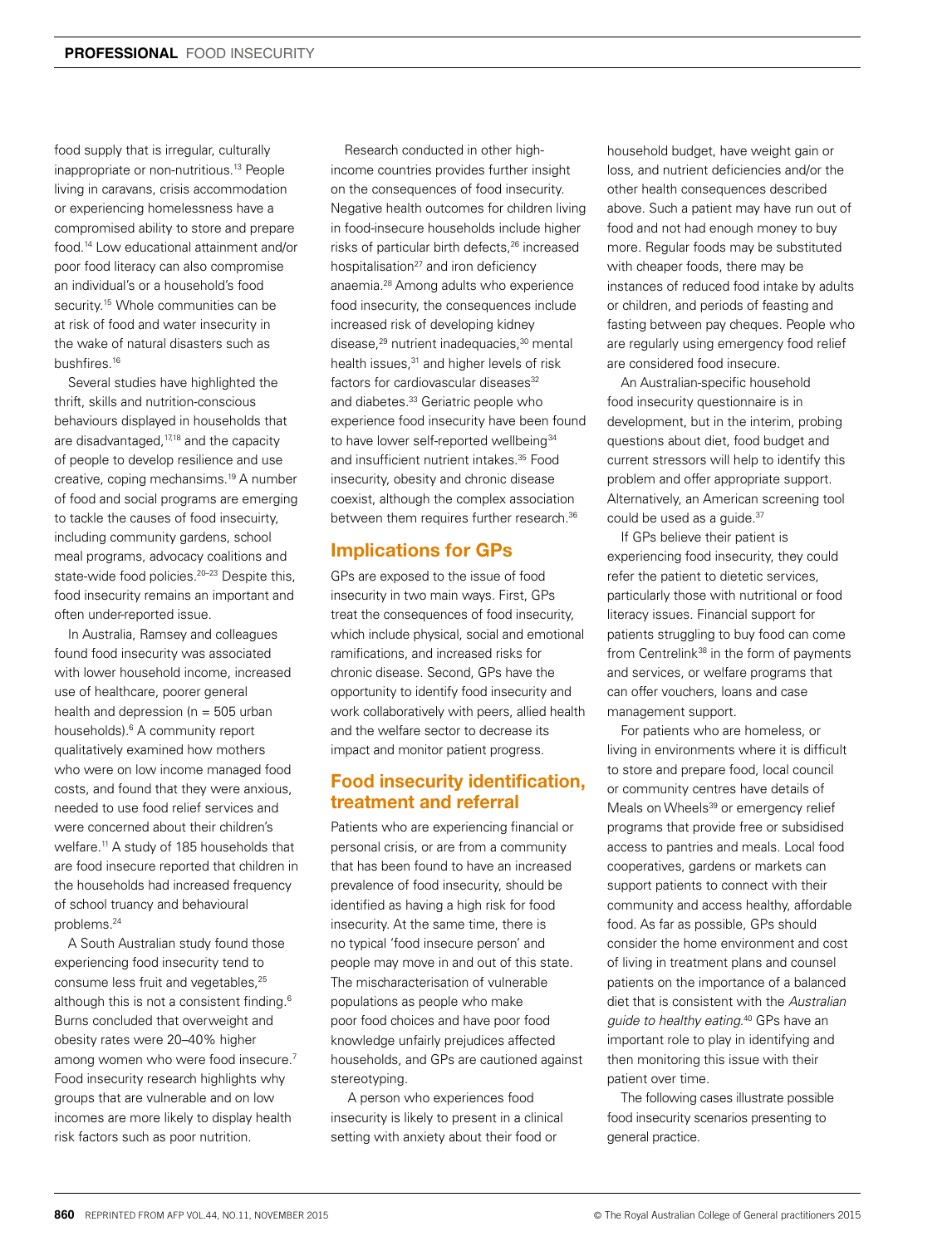# **Case 1**

Norm is 68 years of age and presents for his diabetic care plan. He is having difficulty controlling his blood sugar and is not accessing the food his diabetes educator has recommended. Norm finds fast food more accessible and much cheaper. He is on a disability pension and lives alone.

Norm needs ongoing support and monitoring. The issues with food affordability should be made known to his diabetes educator in order to see if low-cost options can be suggested and/or if he can be connected with a community food literacy program. Norm should possibly be referred to local services like Meals on Wheels or a community meal program in order to improve his social connections and diet. The GP or a dietitian should monitor his nutritional status.

#### **Case 2**

Selma is a mother aged 23 years. It is a Friday afternoon and she comes to see you for a minor ailment. At the end of the consultation, she expresses concern regarding her ability to feed her children over the impending long weekend. Her partner, the household income earner, has recently lost his job.

Selma needs emergency food relief. Through local welfare services, a supermarket voucher or access to a pantry should be provided. The GP could also recommend Centrelink as a place where her husband can register for an allowance while seeking work and also be connected with potential employers. Selma could also be assessed for a healthcare card or other social security support that may help to relieve any ongoing financial disadvantage in the household and prevent this issue reoccurring.

#### **Case 3**

Mrs Al-Mahdi, 43 years of age, presents to you to check her blood pressure. She and her family are new to Australia,

having recently arrived as migrants. She speaks very broken English, but from what you understand, she wants to know where she can access safe, nutritious food. It is her responsibility to buy and prepare food for her family.

Mrs Al-Mahdi needs short- to mediumterm support in order to improve her food literacy for her new country. A referral to a local migrant or refugee support service is appropriate and, if possible, a food literacy program for culturally and linguistically diverse (CALD) communities should be identified. The Centre for Culture, Ethnicity and Health provides resources for practitioners working with CALD communities, and food safety and nutrition resources, developed for CALD people, are available online.

# Food insecurity prevention and advocacy

There are opportunities for GPs to help prevent food insecurity. GPs can support peak national groups such as the Public Health Association of Australia<sup>41</sup> and the Australian Food Sovereignty Alliance,<sup>42</sup> which rally for healthy, equitable food policies; the Council of Social Services.<sup>43</sup> which lobbies to increase social security payments; or the National Aboriginal Community Controlled Health Organisation,<sup>44</sup> which advocates for improved health for Aboriginal and/or Torres Strait Islander peoples. Healthcare services could consider collaborating with groups such as SecondBite,<sup>45</sup> which provides free fruit and vegetables to the community sector; the Red Cross<sup>46</sup> and the Stephanie Alexander Kitchen Garden Foundation,<sup>47</sup> which support healthy food in schools; and other local health promotion and community food interventions. GPs can also share, as appropriate, their clinical experiences of this issue to lend weight and support to these important preventative approaches.

# **Conclusion**

One in 25 Australians (4%) experiences food insecurity each year. A variety of determinants can cause or perpetuate food insecurity, affecting the ability of a person to afford, store and prepare food. In the long term, strong social, food and health policies and interventions are required to give everyone in Australia the chance to enjoy healthy, sustainable and affordable food. In a clinical setting, GPs should be aware of the social and dietary behaviours of their patients and, if food insecurity is detected, it is vital that this issue is monitored and referrals for additional support are made. Food security will help improve patients' health in the long term, and is likely to reduce their need for clinical care.

#### Authors

Rebecca Lindberg BA, BAS (Hons), PhD candidate, Deakin University, Burwood, VIC. rlindber@deakin. edu.au

Mark Lawrence MSc, PhD, Professor in Public Health, Deakin University, Burwood, VIC

Lisa Gold PhD, Associate Professor in Health Economics, Professor, Deakin University, Burwood, VIC

Sharon Friel MSc, PhD, Director, Regulatory Institutions Network and Professor of Health Equity, Australian National University, Acton, ACT Olivia Pegram MBBS, PGDipSurgAnat, General Practice Registrar, Kwinana Medical Centre,

Medina, WA

Competing interests: Sharon Friel's institution has received Australian Research Council (ARC) and National Health and Medical Research Council (NHMRC) grants. Rebecca Lindberg was formerly employed at SecondBite.

Provenance and peer review: Not commissioned, externally reviewed.

#### References

- 1 United Nation's Food and Agriculture Organization. Declaration of the World Summit on Food Security. Rome: UNFAO, 2009.
- 2. Australian Bureau of Statistics. File generated 11 July 2014 using Australian Health Survey, Nutrition and Physical Activity (2011–12) TableBuilder. Findings based on use of ABS Tablebuilder data. Canberra: ABS, 2012.
- 3. Nord M. What have we learned from two decades of research on household food security? Public Health Nutr 2014;17:2-4.
- 4. Gallegos D, Ellies P, Wright J. Still there's no food! Food insecurity in a refugee population in Perth, Western Australia. Nutr Diet 2008;65:78– 83.
- 5. Australian Bureau of Statistics. Australian Aboriginal and Torres Strait Islander Health survey: Nutrition results – Food and nutrients, 2012–13. Canberra: ABS, 2015.
- 6. Ramsey R, Giskes K, Turrell G, Gallegos D. Food insecurity among adults residing in disadvantaged urban areas: Potential health and dietary consequences. Public Health Nutr 2012;15:227–37.